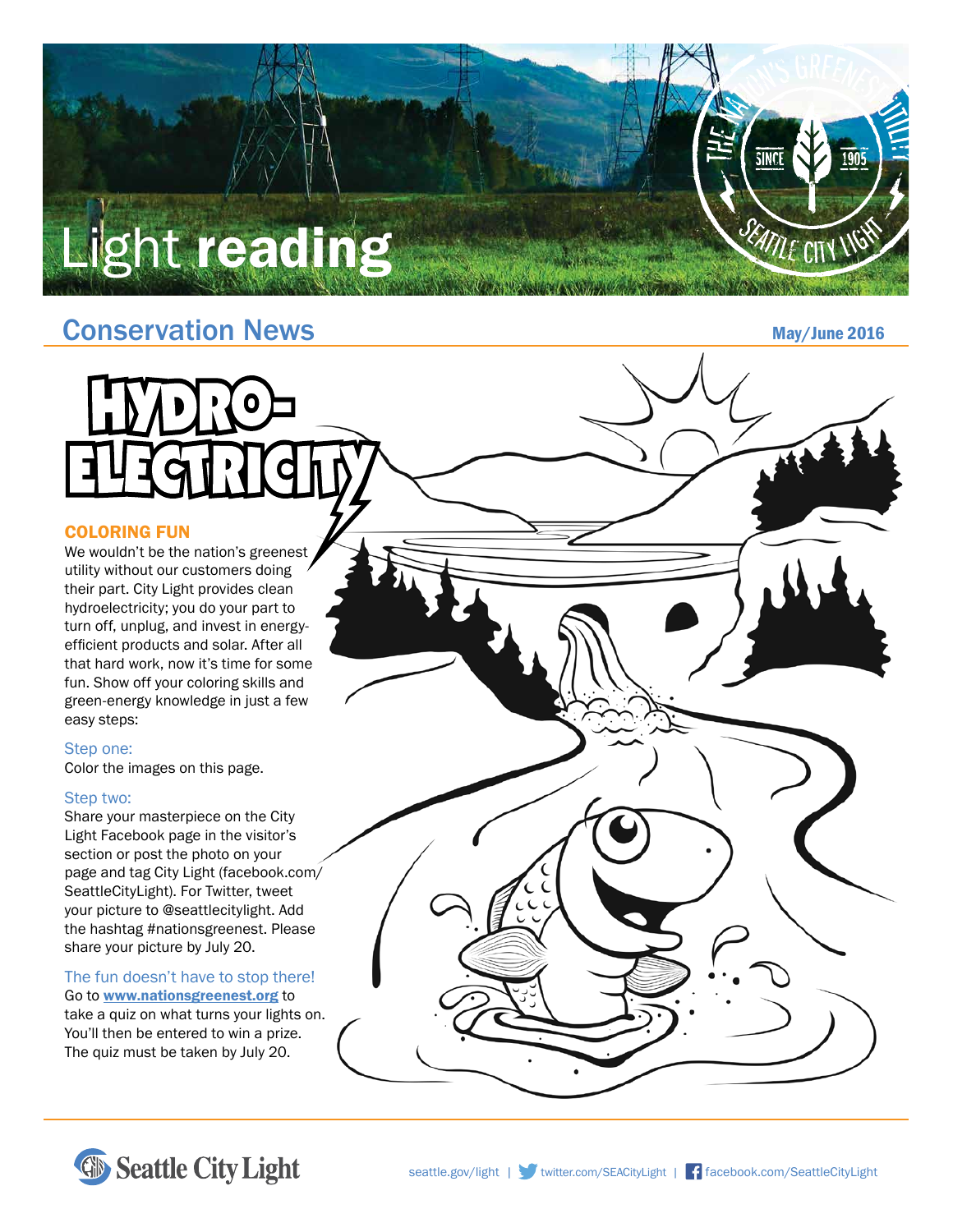#### COUNCIL APPROVES NEW CEO FOR CITY LIGHT



In March, the Seattle City Council approved Mayor Edward Murray's nomination of Larry Weis as general manager and CEO of City Light. Weis came on board as the interim leader in February until the council's energy and environment committee could hold public meetings on the nomination. Weis, a native of Washington state, was the head of Austin Energy in Texas before accepting the City Light position.

#### SCAM SEASON

Scam thieves are especially active when bills can be higher — in the winter, when people turn up the heat, and the summer, when folks use air conditioners or fans. Please be cautious if you're contacted about a billing issue, whether



by email, phone or in person. If you have questions, contact our Call Center at (206) 684-3000. Find out more about scam prevention at seattle.gov/light/EndScams.

#### NEWS TO USE

Keep track of power outages, educational and entertaining videos, plus other useful information on our website:

City Light's outage map: seattle.gov/light/sysstat YouTube videos: youtube.com/user/SeattleCityLight Fingertip Facts customer guide: seattle.gov/light/pubs

#### SKAGIT TOURS

Encounter the beauty, adventure and fun of the North Cascades with Skagit Tours. Beginning service this summer: the new Alice Ross IV Diablo Lake tour boat, featuring a glassed-in cabin and roof, as well as a large, open aft-deck. Visit SkagitTours.com or call (360) 854-2589.



#### BILL-PAYING OPTIONS

There are several ways to pay your City Light bill, including in person at different payment locations in our area, by mail, and over the telephone. But one of the easiest and most convenient is online through our e-Bill service. About 35 percent of City Light customers currently pay their bills online, saving

themselves the cost of stamps and maybe some time as well.

Find out about all these options at seattle.gov/light/paymybill.



#### IN YOUR NEIGHBORHOOD: CITY LIGHT @ WORK



Crews are in these neighborhoods, working to provide reliable service:

- Holly Park: upgrading street lights;
- Elliott Bay: restoring Network and streetlight infrastructure between Piers 54 and 56 in support of Seawall project;
- Blue Ridge: installing underground conduits and vaults for electric-cable upgrade project;
- South Lake Union/Denny Triangle: installing underground vaults and duct banks for the new Denny Substation;
- Various Seattle and Burien locations: replacing poles to maintain reliability;
- Shoreline Substation (Parkwood/Meridian Park): preliminary work prior to installing transformer to maintain reliability.

This is a partial list. For details go to seattle.gov/light/atwork and click on an orange cone.



#### SAFETY TIP FROM THE FIELD

*"When the weather warms up and kids are outdoors, remind them to never climb trees near power lines or climb on power poles. Don't fly kites or model planes anywhere near power lines. And if a tree house is planned, check that the tree is in a safe location, far from power lines."*

-Wyatt Brown, City Light apprentice line worker



Seattle City Light 700 Fifth Avenue, Suite 2822 PO Box 34023 Seattle, WA 98124-4023 seattle.gov/light

Questions, comments or suggestions? Call (206) 684-3000. Editor: Connie McDougall, connie.mcdougall@seattle.gov Newsletter available in Spanish, Vietnamese, Chinese, Somali, Tagalog and Korean online or call (206) 684-3000.

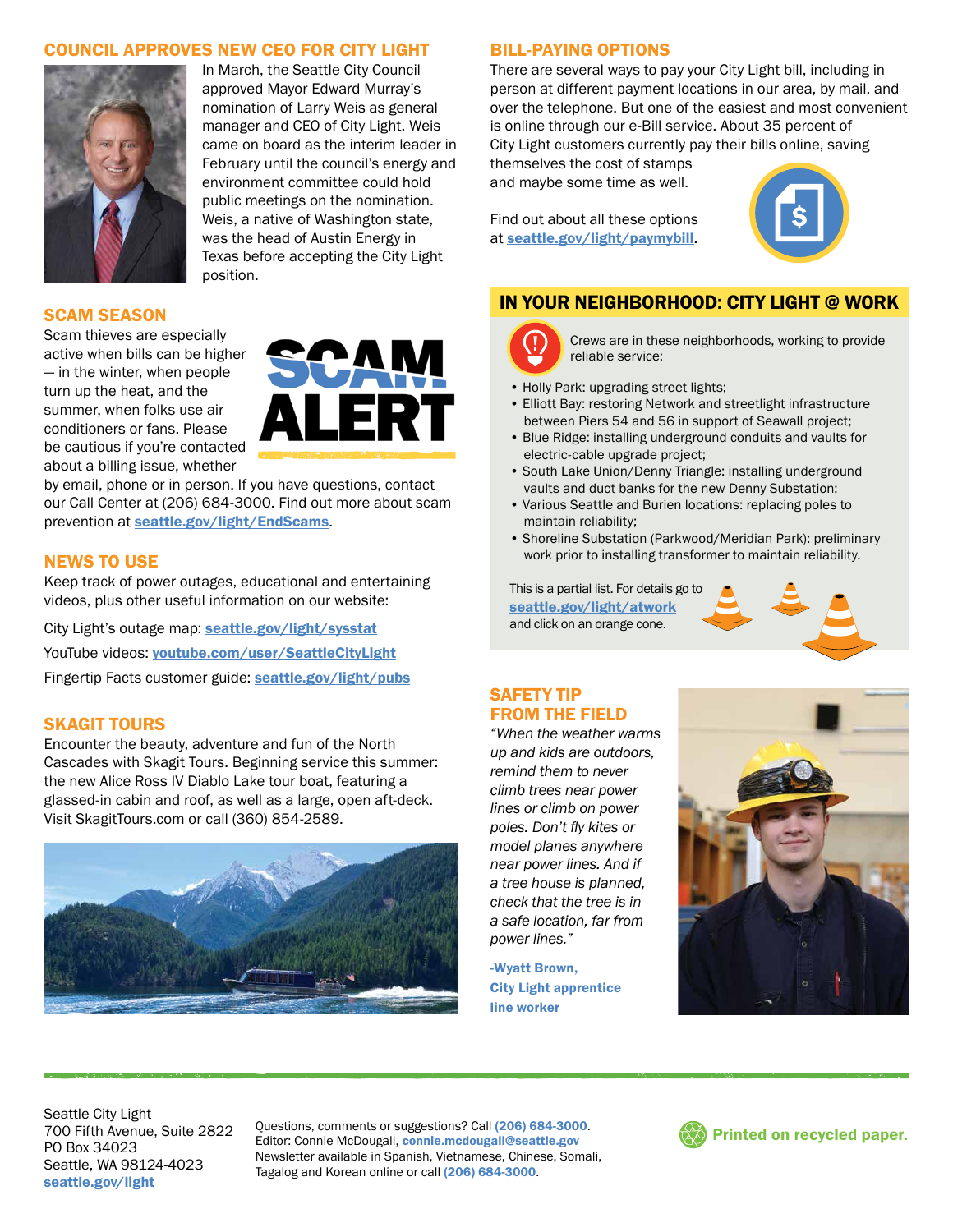# JOIN GREEN UP

#### OUR LEGACY OF ENVIRONMENTAL LEADERSHIP

As a Seattle City Light customer, you enjoy the cleanest, lowest-cost electricity among large U.S. cities. In fact, more than 90 percent of our electricity is generated from renewable resources, most of which is hydropower. However, while hydroelectricity is renewable and low cost, it's not infinite. Even though the electricity you receive from City Light is carbon neutral, the region as a whole continues to depend on carbon-emitting fossil fuels.

#### **GO BEYOND HYDROPOWER**

City Light's GREEN UP program encourages new renewable energy generation that will help power our region's future. We do that by investing customer purchases in regional renewable projects such as wind, geothermal and biogas and by funding local demonstration and education projects. That means when you join GREEN UP you support clean, renewable energy as well as the Northwest businesses and green jobs that produce it.

Join more than 14,000 of your neighbors who have signed up to build a more sustainable future through GREEN UP. On the back page of this newsletter, learn more about the resources used in GREEN UP, and how the program compares to the utility's power mix.

Enroll today at seattle.gov/greenup or call an Energy Advisor at (206) 684-3800, 8:30 am-4:30 pm, Monday-Friday.

#### I want to support clean, renewable Northwest energy generation!

\$3 per month

 $\bigcirc$  \$6 per month  $\bigcirc$  \$12 per month

wind

geo

bio

hydro

I already participate but want to add \$\_each month

Enclose with your payment or mail to: GREEN UP, Seattle City Light, PO Box 34023, Seattle, WA 98124-4023. Your participation in GREEN UP will appear on your regular bimonthly utility bill.

| NAME                                      |              | PHONE#       |            |  |
|-------------------------------------------|--------------|--------------|------------|--|
| <b>SERVICE ADDRESS</b>                    | <b>CITY</b>  | <b>STATE</b> | <b>ZIP</b> |  |
| MAILING ADDRESS (if different from above) | <b>CITY</b>  | <b>STATE</b> | ZIP        |  |
| ACCOUNT #                                 | <b>EMAIL</b> |              |            |  |



 $\mathscr{U}\!\ell$  CITY  $\vee$ 

## ero

The Green-e Energy™ program<br>certifies that GREEN UP meets<br>the minimum environmental and consumer protection standards established by the<br>non-profit Center for **Resourced Solutions. For** more information on Green-e<br>Energy™ certification<br>requirements, call 1-888-63-GREEN or visit green-e.org